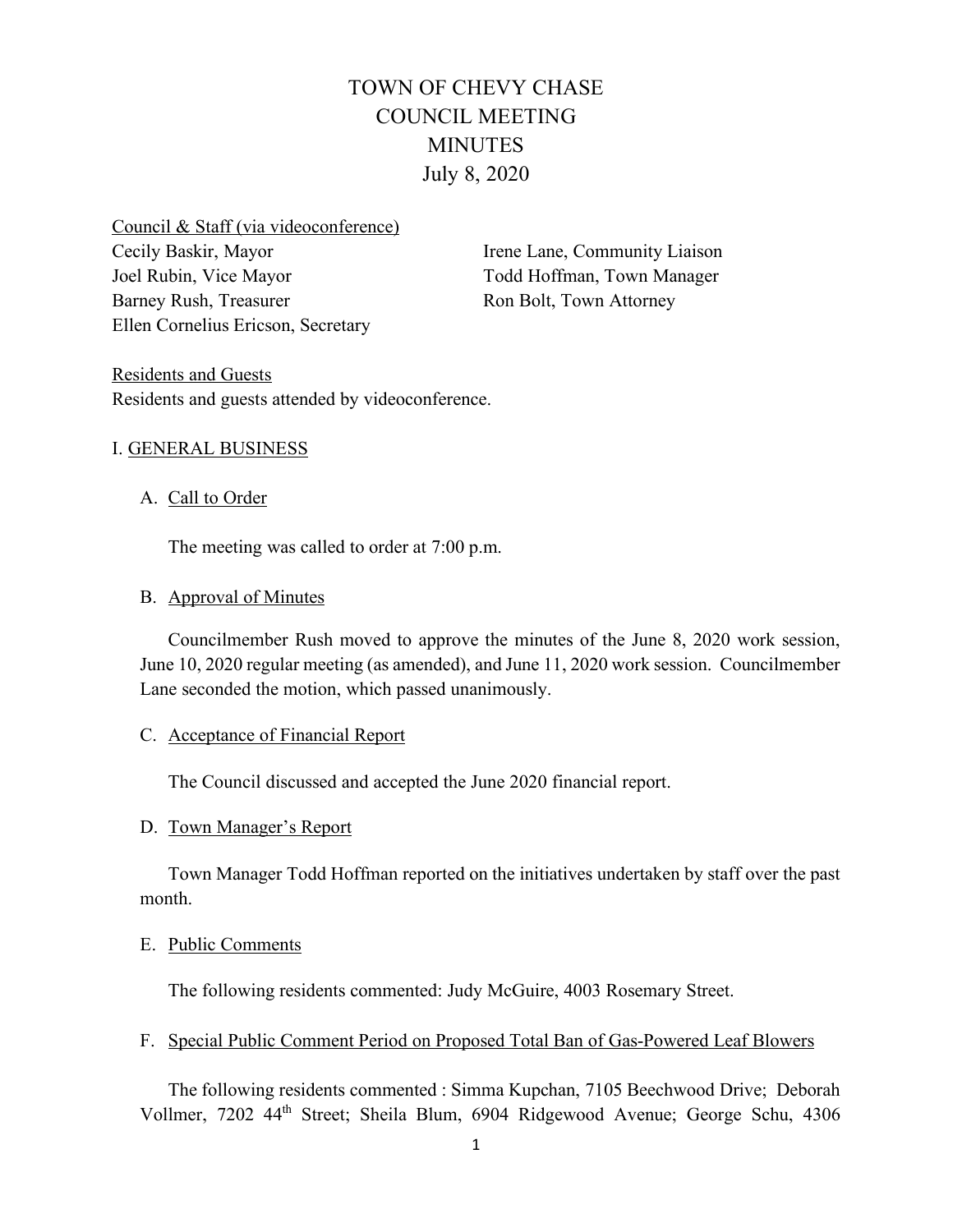Stanford Street; Heather Clessuras, 4300 Rosemary Street; Bill McKinnon, 4208 Stanford Street; Jenny Cockburn, 4101 Aspen Street; Paul Magnusson, 4228 Leland Street; Stuart Sessions, 7700 Meadow Lane; Charlie Kupchan, 7105 Beechwood Drive; Ted Kalick, 4311 Stanford Street; and Mike Kelleher, 4004 Thornapple Street.

#### II. PUBLIC HEARINGS

# A. Public Hearing on an Ordinance to Limit the Permissible Days of Operation of Gas-Powered Leaf Blowers

The Council held a public hearing on the proposed ordinance. The following residents commented: Simma Kupchan, 7105 Beechwood Drive; Deborah Vollmer, 7202 44<sup>th</sup> Street; Heather Clessuras; 4300 Rosemary Street; Mike Kelleher, 4004 Thornapple Street; Bill McKinnon, 4208 Stanford Street; Stuart Sessions, 7700 Meadow Lane; Kirk Renaud, 3906 Woodbine Street; and Sheila Blum, 6904 Ridgewood Avenue.

The Council discussed the scope and provisions of the ordinance. Mayor Baskir moved to schedule a work session in September to discuss elements of a public education & outreach program; a possible financial/transitional assistance program; a possible expansion of the Town's quiet hours; and a possible seasonal or total ban on gas-powered leaf blowers. Councilmember Rubin seconded the motion, which passed unanimously.

#### III. OTHER BUSINESS

Councilmember Lane briefed the Council on two community "listening sessions" that she hosted in June.

Councilmember Rush briefed the Council on matters related to Purple Line construction and Farm Women's Market redevelopment.

Councilmember Rubin reported on the first meeting of the Special Committee on Racial & Social Justice.

#### IV. ADJOURNMENT

There being no further business, the meeting was adjourned at 10:00 p.m.

Respectfully submitted, Ellen Cornelius Ericson, Secretary

Transcribed by Todd Hoffman, Town Manager